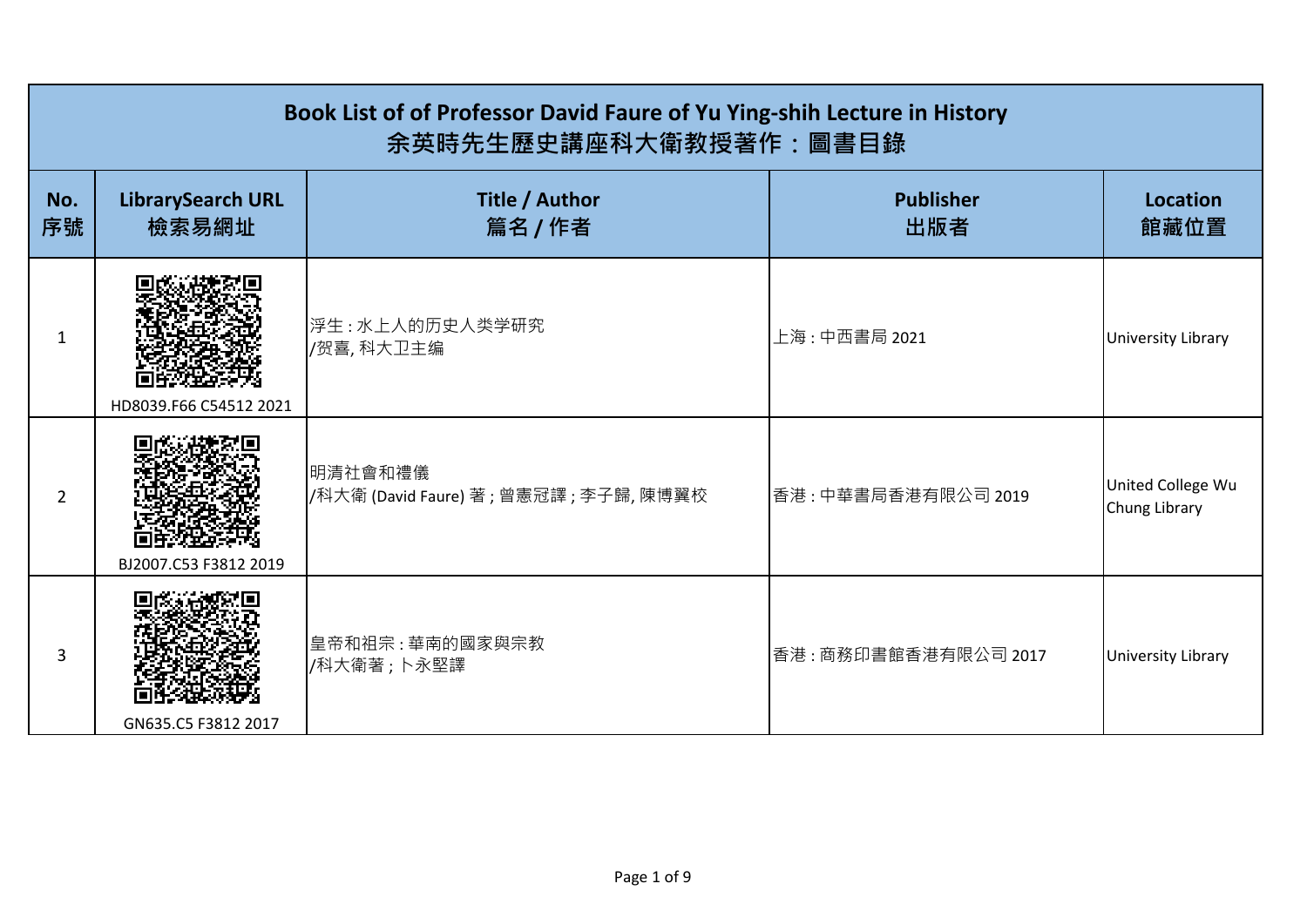|           | Book List of of Professor David Faure of Yu Ying-shih Lecture in History<br>余英時先生歷史講座科大衛教授著作:圖書目錄 |                                                                                                                                               |                                                 |                           |  |
|-----------|---------------------------------------------------------------------------------------------------|-----------------------------------------------------------------------------------------------------------------------------------------------|-------------------------------------------------|---------------------------|--|
| No.<br>序號 | <b>LibrarySearch URL</b><br>檢索易網址                                                                 | Title / Author<br>篇名 / 作者                                                                                                                     | <b>Publisher</b><br>出版者                         | <b>Location</b><br>館藏位置   |  |
| 4         | HD8039.F66 C545 2016                                                                              | The fisher folk of late imperial and modern China : an historical<br>anthropology of boat-and-shed living<br>/edited by Xi He and David Faure | Abingdon, Oxon; New York, NY: Routledge<br>2016 | <b>University Library</b> |  |
| 5         | DS730.C45 2013                                                                                    | Chieftains into ancestors : imperial expansion and indigenous<br>society in southwest China<br>/edited by David Faure and Ho Ts'ui-p'ing      | Vancouver: UBC Press c2013                      | <b>University Library</b> |  |
| 6         | HB501.F33512 2010                                                                                 | 近代中国商业的发展 = China and capitalism : a history of<br>business enterprise in modern China<br>/科大卫著;周琳,李旭佳译                                       | 杭州 : 浙江大学出版社 2010                               | <b>University Library</b> |  |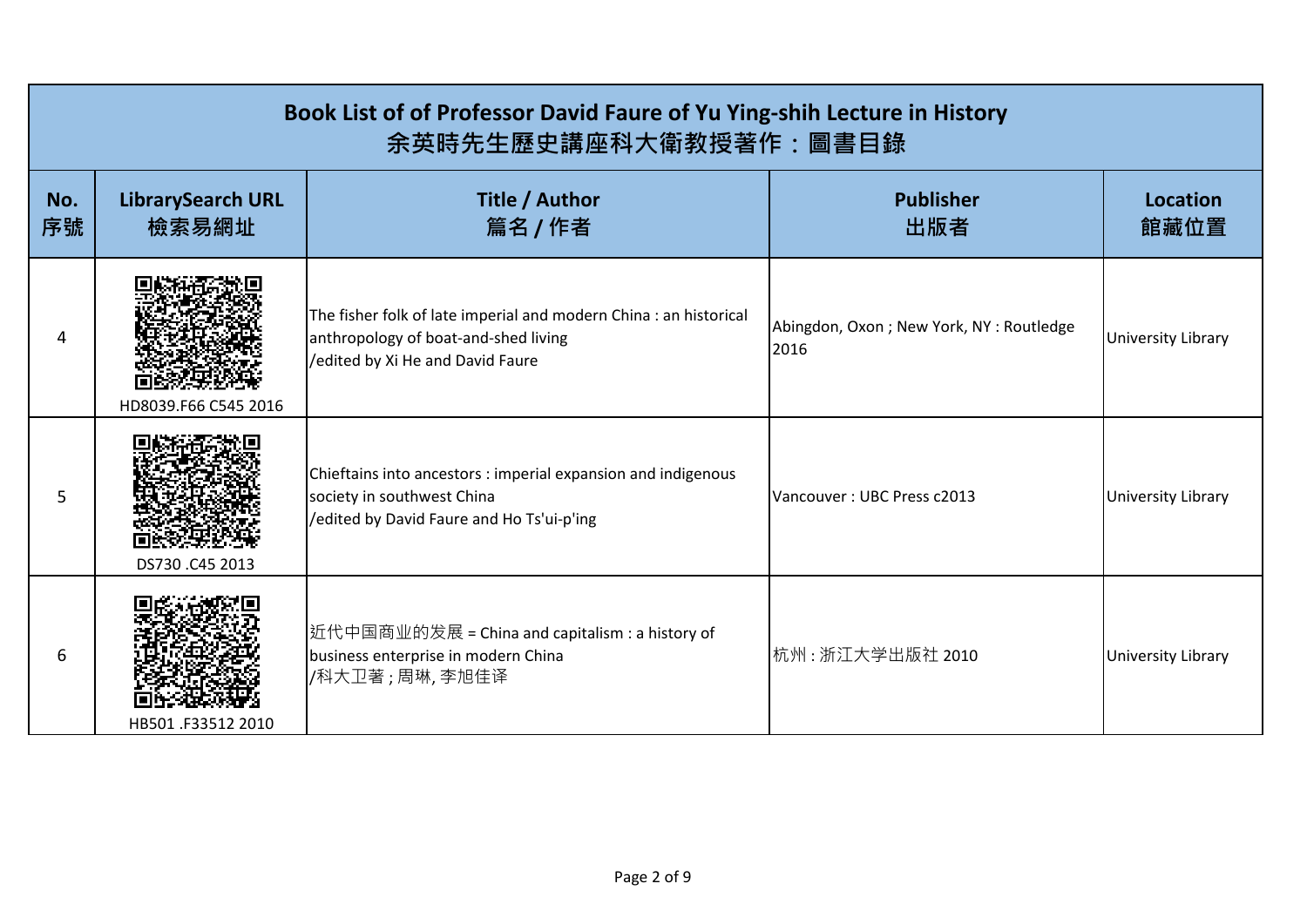|           | Book List of of Professor David Faure of Yu Ying-shih Lecture in History<br>余英時先生歷史講座科大衛教授著作:圖書目錄 |                                                                           |                                                     |                                       |  |
|-----------|---------------------------------------------------------------------------------------------------|---------------------------------------------------------------------------|-----------------------------------------------------|---------------------------------------|--|
| No.<br>序號 | <b>LibrarySearch URL</b><br>檢索易網址                                                                 | <b>Title / Author</b><br>篇名 / 作者                                          | <b>Publisher</b><br>出版者                             | <b>Location</b><br>館藏位置               |  |
| 7         | GN635.C5 F38 2007                                                                                 | Emperor and ancestor: state and lineage in South China<br>/David Faure    | Stanford, Calif.: Stanford University Press<br>2007 | <b>University Library</b>             |  |
| 8         | PL2448 .M557 2007                                                                                 | 明清山西碑刻资料选. (续一)=<br>Mingqingshanxibeikeziliaoxuanxuyi<br>/主编张正明, 科大卫, 王勇红 | 太原市:山西古籍出版社 2007                                    | New Asia College<br>Ch'ien Mu Library |  |
| 9         | DS796.H79 H364 2007                                                                               | 香港客家<br>/刘义章主编;谢剑,科大卫评审                                                   | 桂林市:广西师范大学出版社 2007                                  | <b>University Library</b>             |  |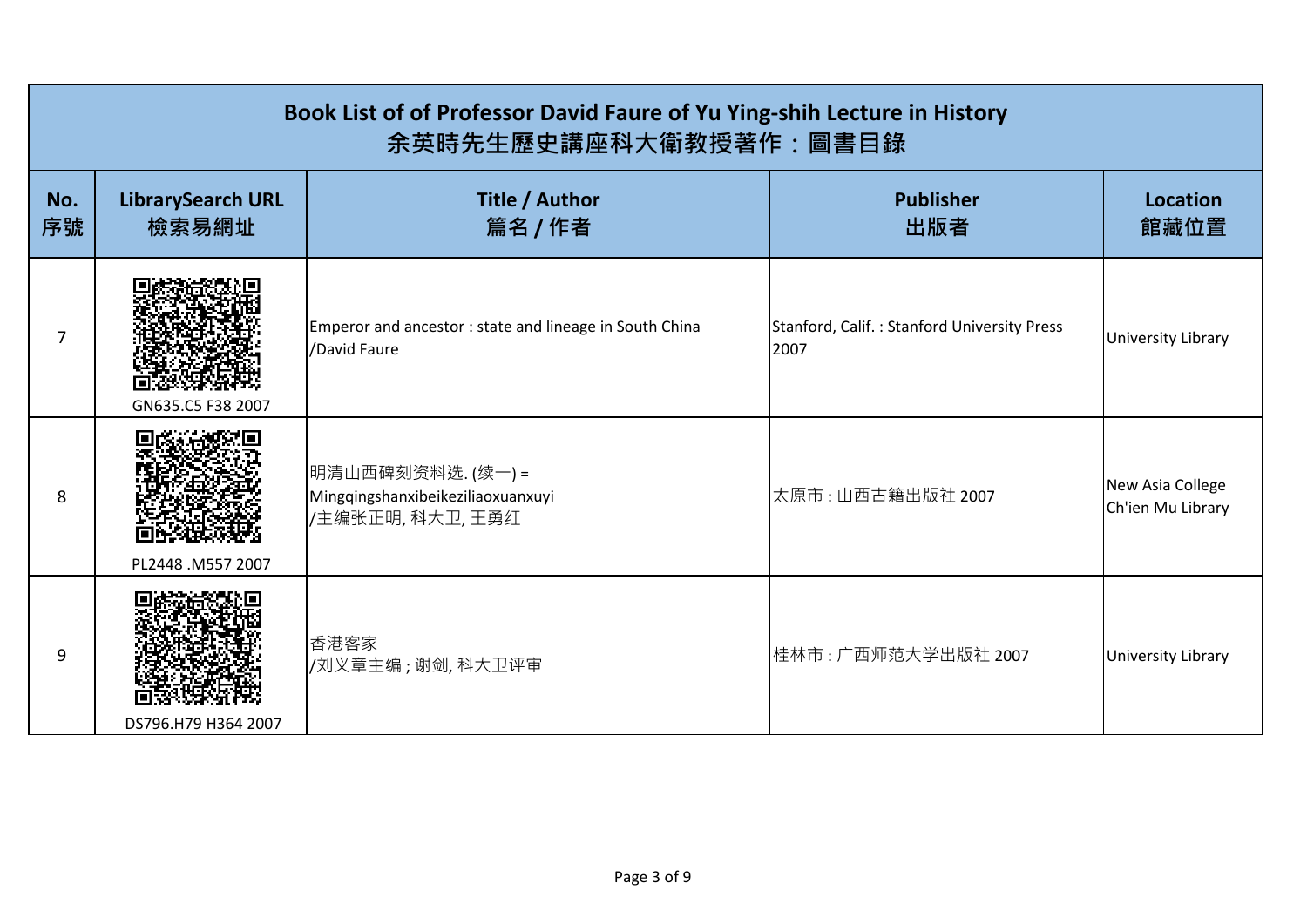|           | Book List of of Professor David Faure of Yu Ying-shih Lecture in History<br>余英時先生歷史講座科大衛教授著作:圖書目錄 |                                                                                                                                                 |                                                                               |                                      |  |
|-----------|---------------------------------------------------------------------------------------------------|-------------------------------------------------------------------------------------------------------------------------------------------------|-------------------------------------------------------------------------------|--------------------------------------|--|
| No.<br>序號 | <b>LibrarySearch URL</b><br>檢索易網址                                                                 | Title / Author<br>篇名 / 作者                                                                                                                       | <b>Publisher</b><br>出版者                                                       | <b>Location</b><br>館藏位置              |  |
| 10        | HF3836.5 .F38 2006                                                                                | China and capitalism : a history of business enterprise in modern<br>China<br>/David Faure                                                      | Hong Kong: Hong Kong University Press 2006                                    | University Library/<br>Online access |  |
| 11        | HD5833.A6 S58 2005                                                                                | Rethinking Hong Kong's human resources and competitiveness :<br>a pre-policy study : interim report<br>/by Helen Siu, Richard Wong, David Faure | Hong Kong: Hong Kong Institute for the<br>Humanities and Social Sciences 2005 | <b>University Library</b>            |  |
| 12        | HC470.3 .E23 2004                                                                                 | Economy<br>/edited by David Faure and Lee Pui-tak                                                                                               | Hong Kong: Hong Kong University Press c2004 University Library                |                                      |  |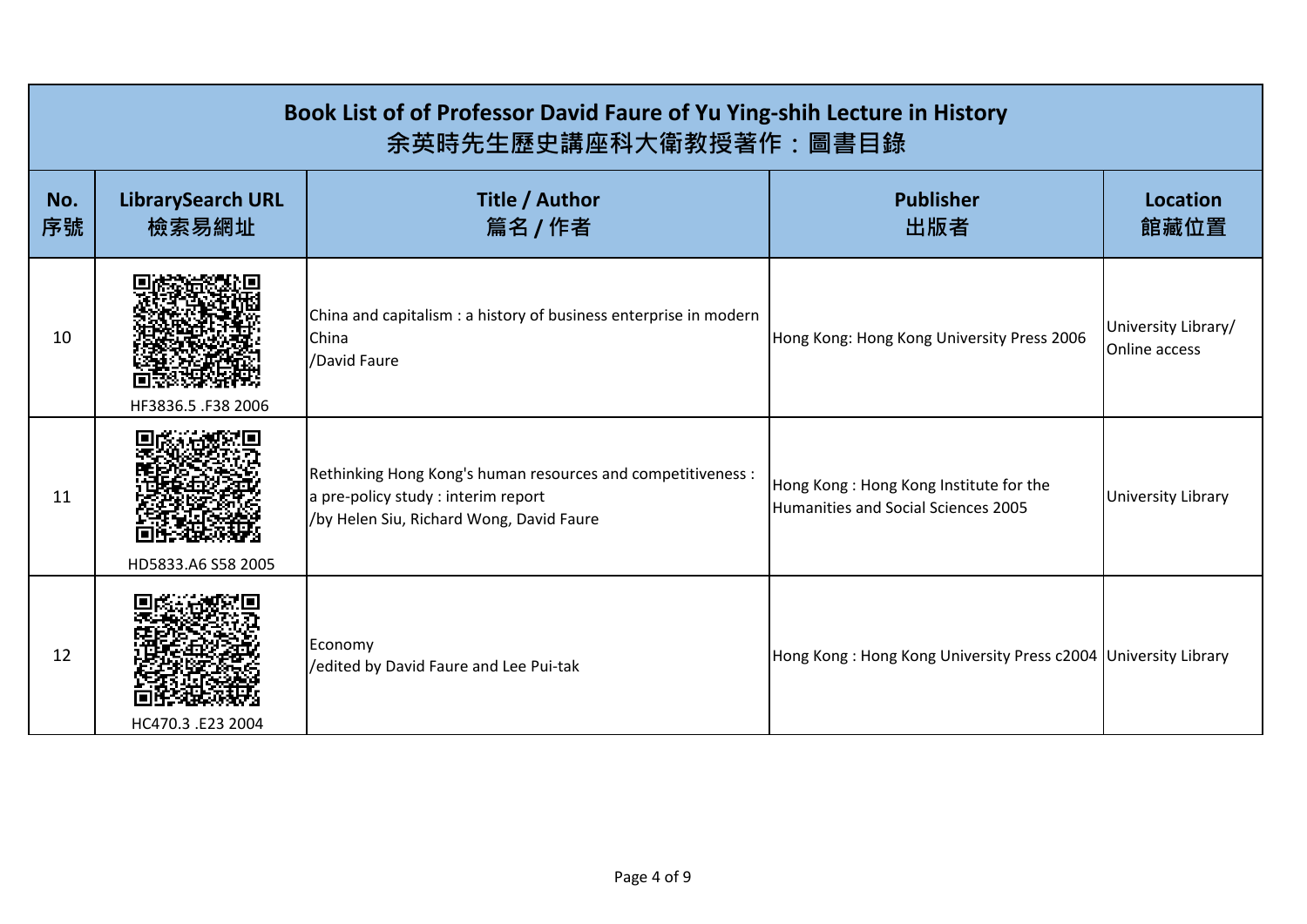|           | Book List of of Professor David Faure of Yu Ying-shih Lecture in History<br>余英時先生歷史講座科大衛教授著作:圖書目錄 |                                                                                               |                                                                                              |                           |  |
|-----------|---------------------------------------------------------------------------------------------------|-----------------------------------------------------------------------------------------------|----------------------------------------------------------------------------------------------|---------------------------|--|
| No.<br>序號 | <b>LibrarySearch URL</b><br>檢索易網址                                                                 | <b>Title / Author</b><br>篇名 / 作者                                                              | <b>Publisher</b><br>出版者                                                                      | <b>Location</b><br>館藏位置   |  |
| 13        | JQ1539.5.A91 F38 2003                                                                             | Colonialism and the Hong Kong mentality<br>/David Faure                                       | Hong Kong: Centre of Asian Studies, University<br>of Hong Kong 2003                          | <b>University Library</b> |  |
| 14        | DS796.H75 H663 2003                                                                               | Hong Kong : a reader in social history = 香港社會史讀本<br>/edited by David Faure                    | Hong Kong: Oxford University Press China<br>2003                                             | <b>University Library</b> |  |
| 15        | HT147.C48 T68 2002                                                                                | Town and country in China : identity and perception<br>/edited by David Faure and Tao Tao Liu | Houndmills, Basingstoke; New York: Palgrave<br>in association with St. Antony's College 2002 | <b>University Library</b> |  |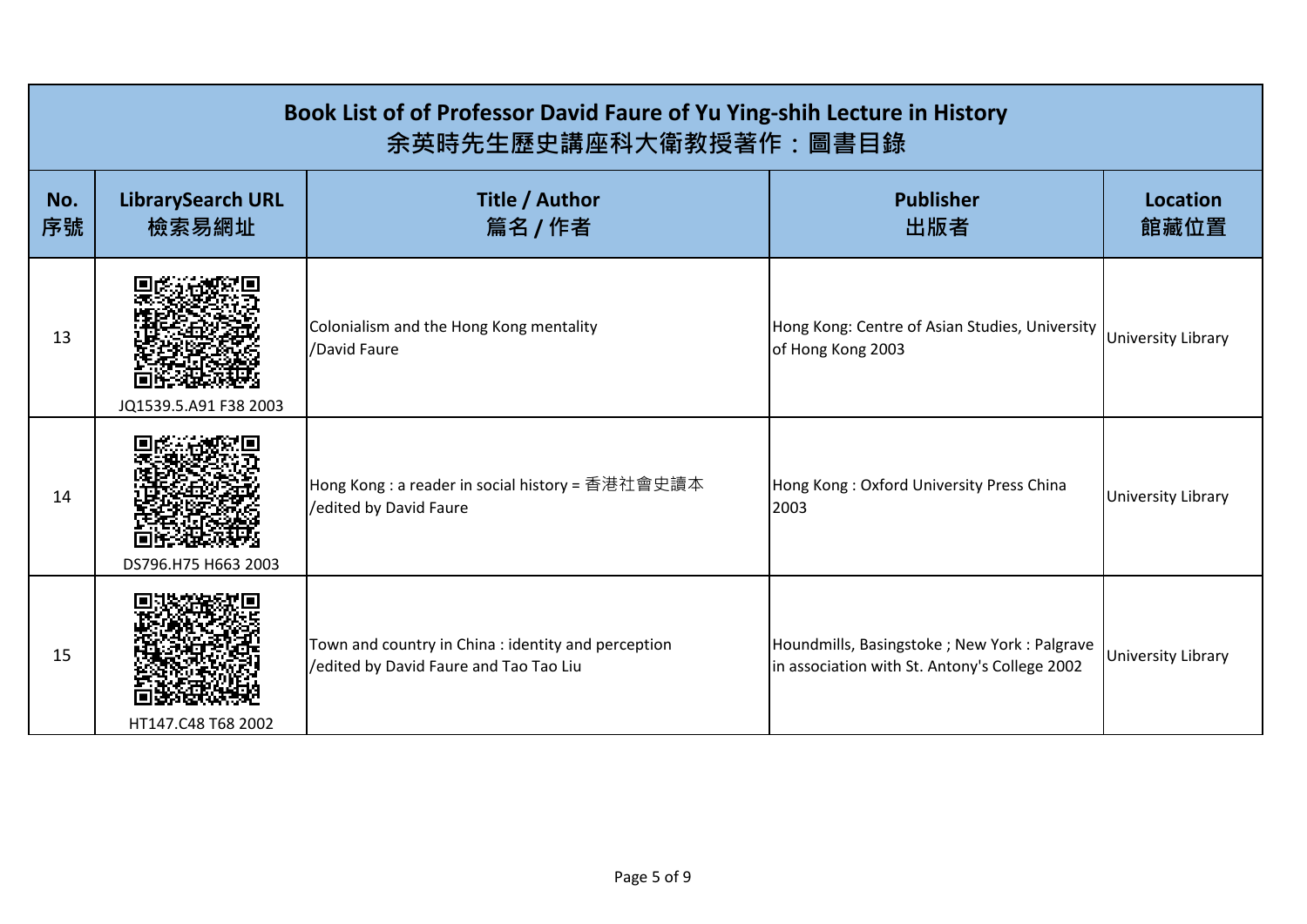|           | Book List of of Professor David Faure of Yu Ying-shih Lecture in History<br>余英時先生歷史講座科大衛教授著作:圖書目錄 |                                                                                                                                            |                                                            |                                                    |  |
|-----------|---------------------------------------------------------------------------------------------------|--------------------------------------------------------------------------------------------------------------------------------------------|------------------------------------------------------------|----------------------------------------------------|--|
| No.<br>序號 | <b>LibrarySearch URL</b><br>檢索易網址                                                                 | Title / Author<br>篇名 / 作者                                                                                                                  | <b>Publisher</b><br>出版者                                    | Location<br>館藏位置                                   |  |
| 16        | DS799.42 .16 2001                                                                                 | In search of the hunters and their tribes : studies in the history<br>and culture of the Taiwan indigenous people<br>edited by David Faure | Taipei: Shung Ye Museum of Formosan<br>Aborigines c2001    | <b>University Library</b>                          |  |
| 17        | HN752.S6 1997                                                                                     | Society<br>/edited by David Faure                                                                                                          | Hong Kong: Hong Kong University Press c1997 Online access/ | Architecture Library/<br><b>University Library</b> |  |
| 18        | DS721 .U545 1996                                                                                  | Unity and diversity: local cultures and identities in China<br>/edited by Tao Tao Liu and David Faure                                      | Hong Kong: Hong Kong University Press 1996                 | <b>University Library</b>                          |  |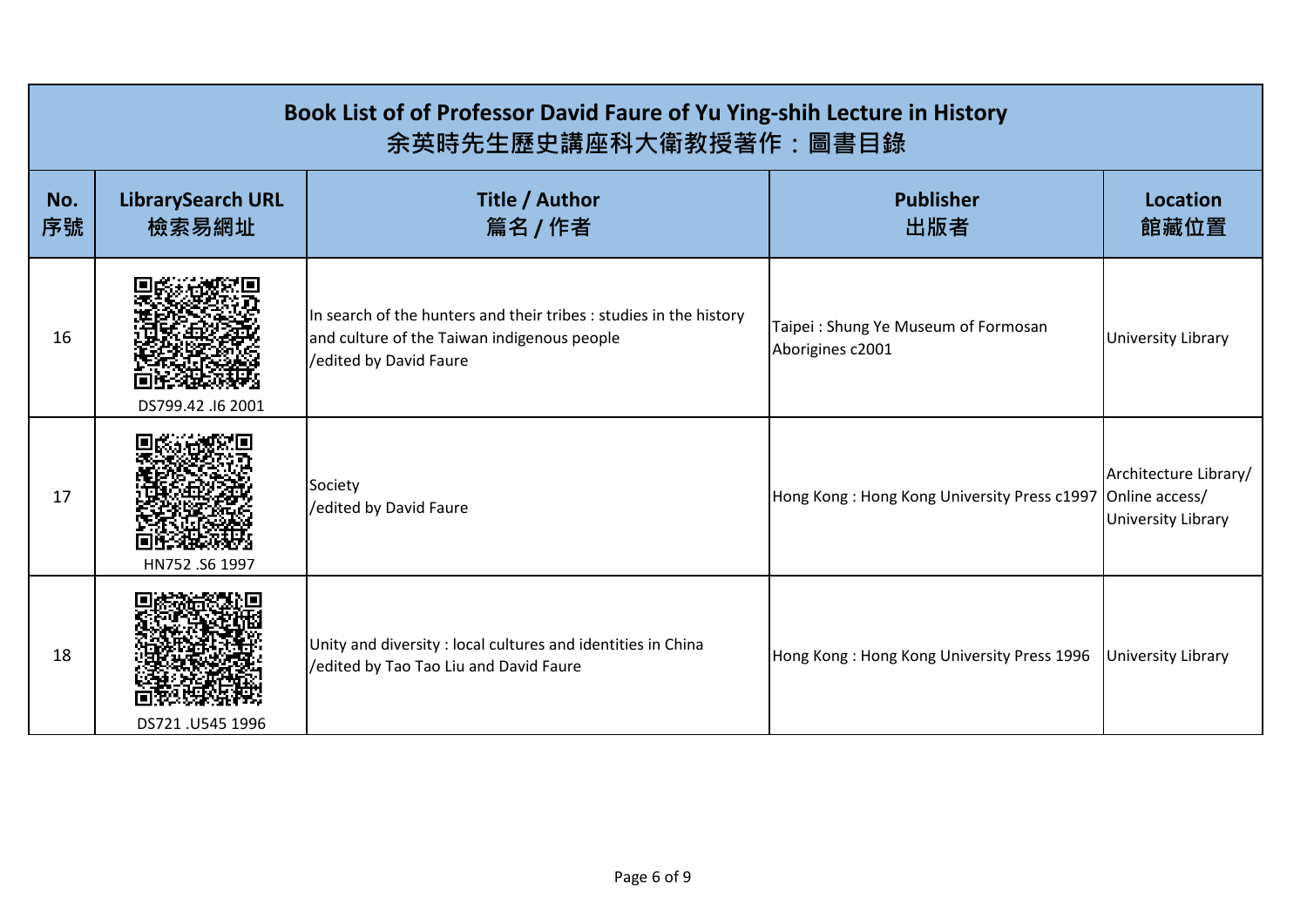|           | Book List of of Professor David Faure of Yu Ying-shih Lecture in History<br>余英時先生歷史講座科大衛教授著作:圖書目錄 |                                                                                            |                                                     |                           |  |
|-----------|---------------------------------------------------------------------------------------------------|--------------------------------------------------------------------------------------------|-----------------------------------------------------|---------------------------|--|
| No.<br>序號 | <b>LibrarySearch URL</b><br>檢索易網址                                                                 | Title / Author<br>篇名 / 作者                                                                  | <b>Publisher</b><br>出版者                             | <b>Location</b><br>館藏位置   |  |
| 19        | GN635.C5 D66 1995                                                                                 | Down to earth: the territorial bond in South China<br>/edited by David Faure, Helen F. Siu | Stanford, Calif.: Stanford University Press<br>1995 | <b>University Library</b> |  |
| 20        | DS796.H757 H58 1995                                                                               | History of Hong Kong 1842-1984<br>/edited by David Faure                                   | Hong Kong: Tamarind Books 1995                      | <b>University Library</b> |  |
| 21        | HD929.K8 F35 1990                                                                                 | 向東村杜氏地契簡介<br>/科大衛,陸鴻基                                                                      | 香港: s.n. 1990                                       | <b>University Library</b> |  |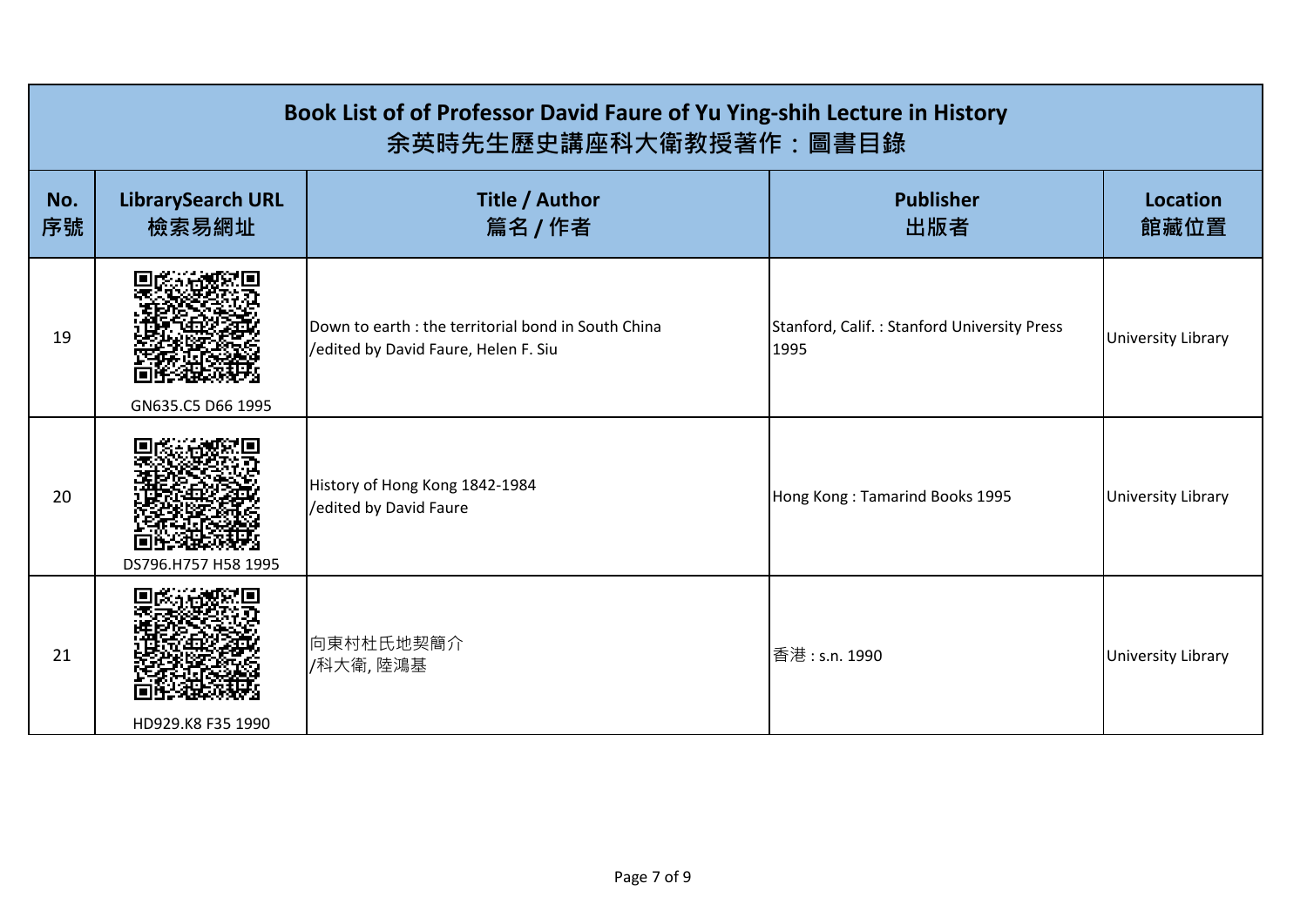|           | Book List of of Professor David Faure of Yu Ying-shih Lecture in History<br>余英時先生歷史講座科大衛教授著作:圖書目錄 |                                                                                                                                              |                                                             |                            |  |
|-----------|---------------------------------------------------------------------------------------------------|----------------------------------------------------------------------------------------------------------------------------------------------|-------------------------------------------------------------|----------------------------|--|
| No.<br>序號 | <b>LibrarySearch URL</b><br>檢索易網址                                                                 | Title / Author<br>篇名 / 作者                                                                                                                    | <b>Publisher</b><br>出版者                                     | Location<br>館藏位置           |  |
| 22        | HC428.K5 F38                                                                                      | The rural economy of pre-liberation China : trade expansion and<br>peasant livelihood in Jiangsu and Guangdong, 1870 to 1937<br>/David Faure | Hong Kong; New York: Oxford University<br>Press 1989        | <b>University Library</b>  |  |
| 23        | KNQ6819.2.G8316 1987                                                                              | 許舒博士所輯廣東宗族契據彙錄<br>/科大衛監修;黃永豪主編;濱下武志,田仲一成参修                                                                                                   | 東京:<br>東京大学東洋文化研究所附属東洋学文献セ<br>ンター 1987-1988                 | Lee Quo Wei Law<br>Library |  |
| 24        | HN754.N48 F38                                                                                     | The structure of Chinese rural society : lineage and village in the<br>eastern New Territories, Hong Kong<br>/David Faure                    | Hong Kong; New York: Oxford University<br><b>Press 1986</b> | <b>University Library</b>  |  |